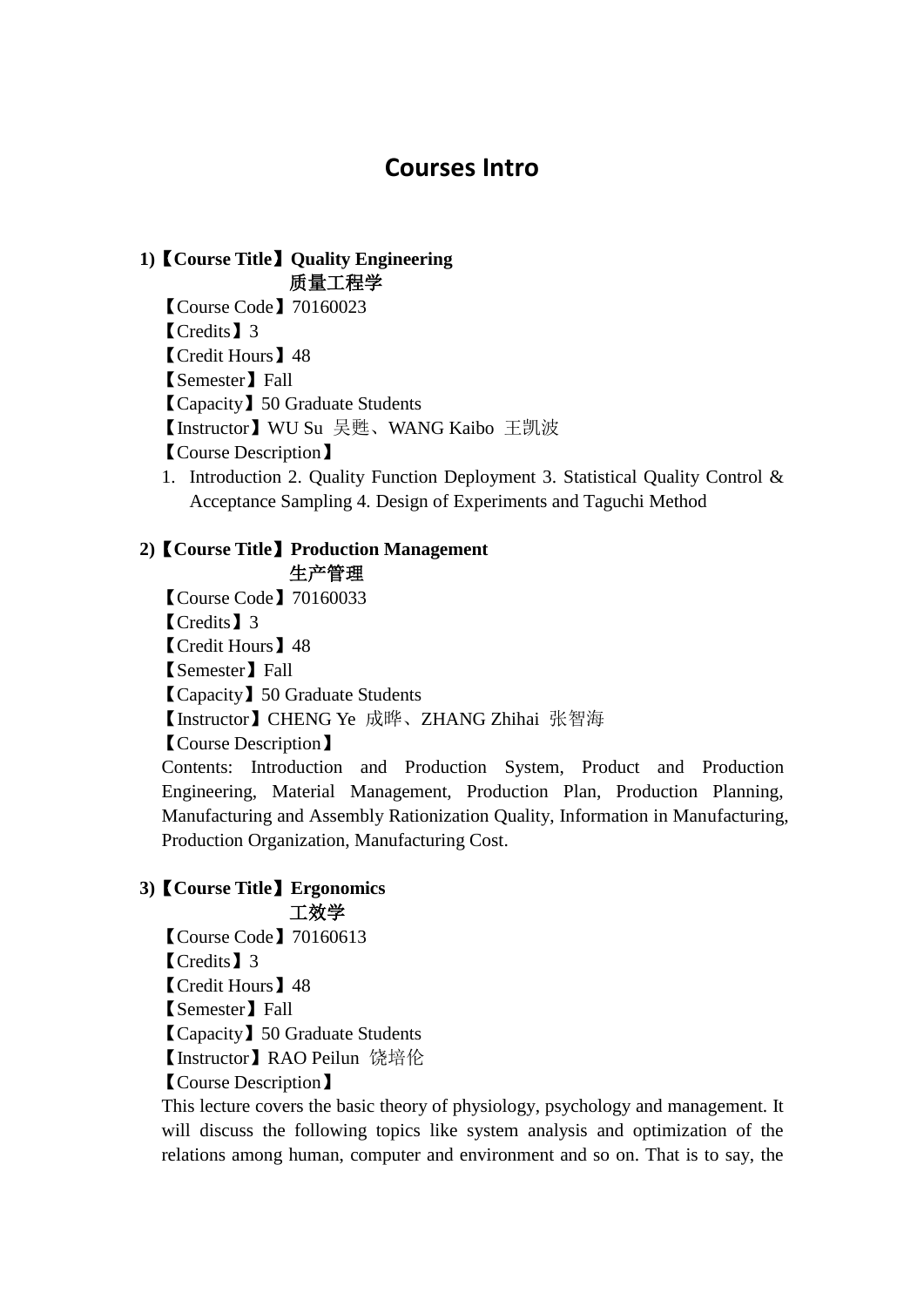working efficiency and product competition can be improved; on the other hand, the comfortable and safety working environment can be realized.

#### **4)**【**Course Title**】**Introduction to Decision Making**  决策方法学

【Course Code】70160513 【Credits】3 【Credit Hours】48 【Semester】Fall 【Capacity】50 Graduate Students 【Instructor】ZHAO Lei 赵磊 【Course Description】

Mathematic programming methods: 1. Linear Programming: a) Fundamentals and modeling, b) Simplex method, c) Duality and sensitivity analysis. 2. Transportation and assignment problems. 3. Network optimization models. 4. Dynamic programming. 5. Integer programming basics. 6. Nonlinear programming basics. Decision analysis Probability and statistics: 1. Introduction to probability theory: a) Fundamentals and concepts, b) Conditional probability. 2. Random Variables: a) Distributions, b) Expectation and variance, c) Common distributions. 3. Sampling and estimation: a) Common statistics, b) Confidence intervals, c) Hypothesis tests.

#### **5)**【**Course Title**】**Systematic Product Design and Development**  系统化产品设计与开发

【Course Code】80160283 【Credits】3 【Credit Hours】48 【Semester】Fall 【Capacity】50 Graduate Students 【Instructor】CHENG Ye 成晔、ZHANG Wei 张伟 【Course Description】

The objective of this course is to develop the interdisciplinary knowledge and skills required for systematically executing a given design task and to prepare students qualified for engineering work in modern enterprises. In addition, effective communication skills and ability for synthesizing different perspectives of product design are expected to be developed. Students will be exposed to the theories, methodologies and tools assisting product planning and management, project management, cost management for product development, rationalization of design process, variant development, quality assurance for product development. New tools assisting engineering design work will be introduced. Hands-on design experience and skills will be gained and learned through problem sets. Besides regular lectures, weekly exercises, projects and in-class discussion sessions will be held. An understanding of complex design issues in real-world will be developed through a collaborative design and development project throughout the semester.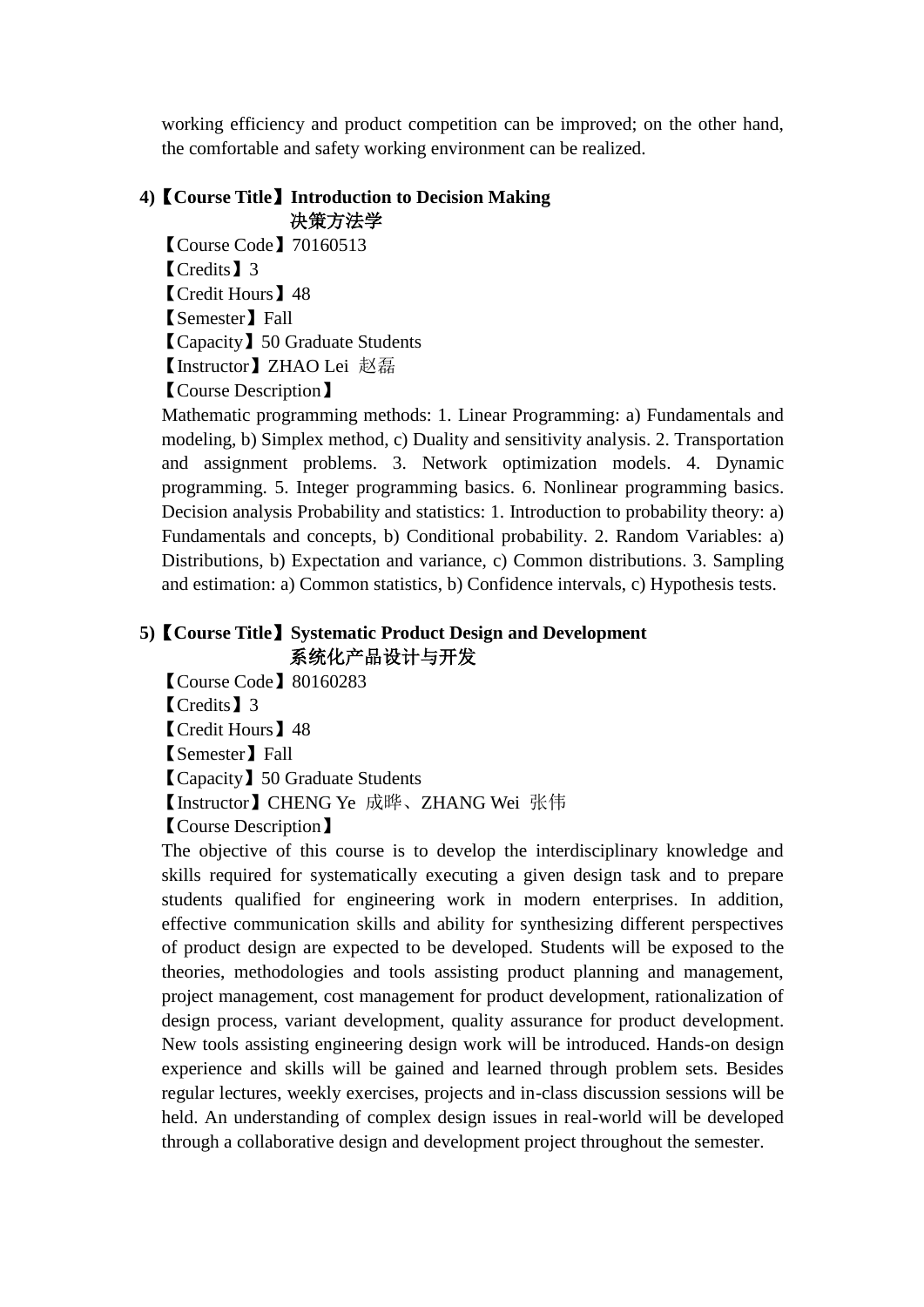#### **6)**【**Course Title**】**Systematic Product Design and Development**  定量分析

【Course Code】80160393 【Credits】3 【Credit Hours】48 【Semester】Fall 【Capacity】50 Graduate Students 【Instructor】DENG Tianhu 邓天虎 【Course Description】

This course is designed to provide an understanding of probability and statistics. In this course, we cover materials such as discrete and continuous random variable, probability distribution, statistical inference, hypothesis testing, experimental design and linear regression. We focus on applications in the field of production management and supply chain management.

### **7)**【**Course Title**】**Engineering and Technology Management** 工程与技术管理

【Course Code】80160363 【Credits】3 【Credit Hours】48 【Semester】Spring 【Capacity】55 Graduate Students 【Instructor】HE Fang 何方 WANG Chen 王琛 【Course Description】 -Engineering and Management -Functions of Technology Management -Human Aspects of Organizing -Leading Technical People -Engineers in Marketing -Globalization -Engineering Economy

## **8)**【**Course Title**】**Enterprise Information Management**  企业信息资源管理

【Course Code】80160033 【Credits】3 【Credit Hours】48 【Semester】Spring 【Capacity】40 Graduate Students 【Instructor】CAO Hui 曹晖 【Course Description】

This graduate course leads students to systematically explore the fast expanding field of information systems and their applications in enterprises. Students will investigate the organizational and technical impact between enterprise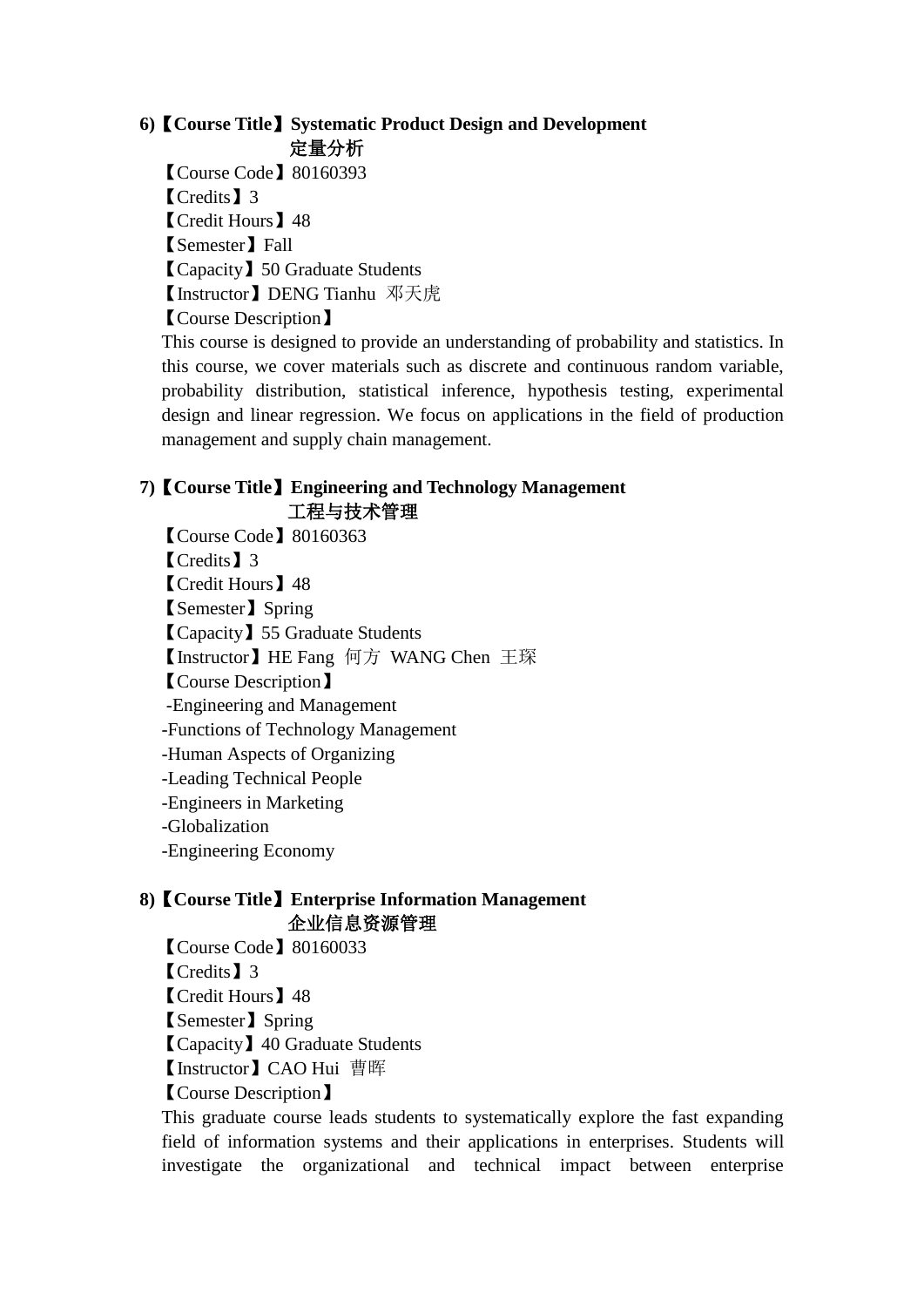management strategies and information system/technologies.

The course aims at getting students to think about the overall picture of enterprise information systems, match up the relationship between the production problems and corresponding IT solution, and at the same time, understand the methodologies of system analysis and design for enterprise information systems.

The course will help students choose from various information systems and development/integration strategies in an enterprise context. Strategies include Enterprise Resource Planning, Supply Chain Management, Customer Relationship Management and Product Lifecycle Management will be investigated, and the methods of system analysis, enterprise modeling and enterprise integration will be discussed.

#### **9)**【**Course Title**】**Logistics & Supply Chain Management**  物流与供应链管理

【Course Code】80160223 【Credits】3 【Credit Hours】48 【Semester】Spring 【Capacity】55 Graduate Students 【Instructor】HUANG Simin 黄四民 【Course Description】

Develop a knowledge and understanding of the issues and technologies underlying supply chain management with a focus on analysis and design skills for Logistics systems, including demand management, inventory management, logistics network design, supply chain risk, etc.

### **10)**【**Course Title**】**Manufacturing in China** 中国制造

【Course Code】80160423

【Credits】3

【Credit Hours】48

【Semester】Spring

【Capacity】30 Graduate Students

【Instructor】ZHANG Chi 张弛 ZHENG Li 郑力

【Course Description】

Competence after taking this course: capable of analyzing and diagnosing complex production systems Knowledges to deliver: 1. Fundamental knowledge on production system modeling and analysis; 2. Production automation and its developing trends 3. A whole picture of Manufacturing in China integrated with logistics and supply chains 4. relationship between Manufacturing in China and Global manufacturing.

Methods: 1. Lectures on production systems; 2. Tours and on-site lectures in different production lines.